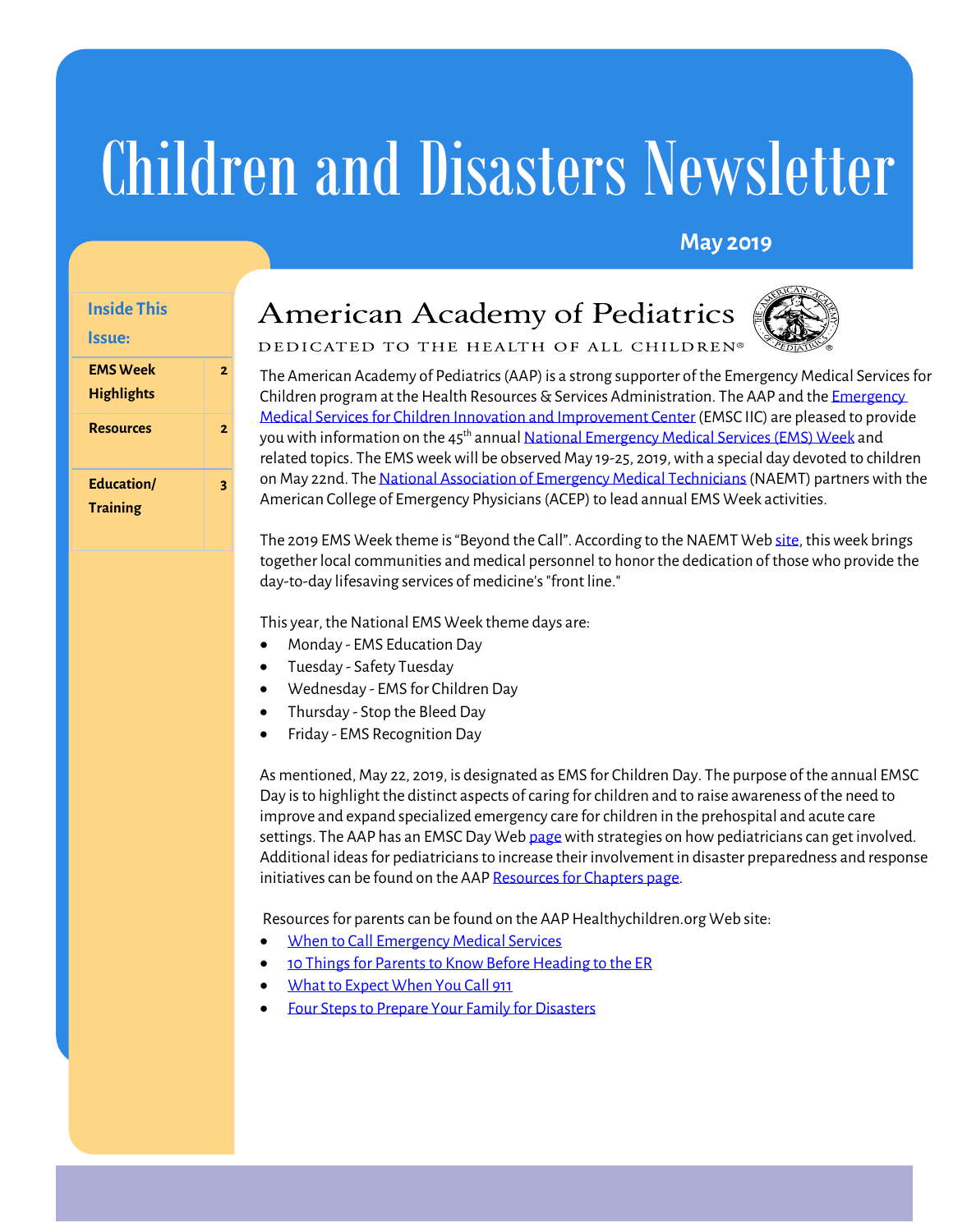# **EMS Week Highlights/Topics**

## **National Pediatric Readiness Project and QI Collaborative**

Th[e National Pediatric Readiness Project](https://www.pedsready.org/) is a quality improvement initiative to ensure that all hospital emergency departments in the US have the essential materials, training, and resources in place to provide effective emergency care to children. A national assessment of emergency department's readiness to care for children was completed in 2013. See information regarding th[e assessment, state-specific response rates, and national results.](https://tableau.utahdcc.org/t/nedarc/views/2013-14NationalResultsPublic_0/NationalPediatricReadinessProject?:embed=y&:display_spinner=no&:showShareOptions=true&:loadOrderID=0&:display_count=no&:showVizHome=no) A follow-up project coordinated by the EMSC EIIC is th[e Pediatric Readiness Quality Collaborative,](https://emscimprovement.center/collaboratives/PRQuality-collaborative/) which aims to improve pediatric readiness of community emergency departments with interventions developed to address gaps in care. The PRQC has over 120 emergency departments across 16 states actively engaged in this quality improvement interventions. The objective of these interventions is to improve pediatric readiness scores by 10 points by December 2019 in these participating facilities.

#### **AAP Policy: Pediatric Readiness in the EmergencyDepartment**

The AAP, ACEP, and the Emergency Nurses Association (ENA), published updated joint guidelines in the November 2018 issue of *Pediatrics* titled, ["Pediatric Readiness in the Emergency Department"](https://pediatrics.aappublications.org/content/pediatrics/142/5/e20182459.full.pdf). This policy recommends ways that health care providers can make sure every injured or critically ill child receives the best care possible. This is a revision of a 2009 AAP policy statement that highlights recent advances in pediatric emergency care that can be incorporated into all hospital emergency departments that care for children. This policy statement recommends that all hospital emergency departments have the appropriate resources (medications, equipment, policies, and education) and capable staff to provide effective emergency care for children.

#### **Resources**

#### **Disaster Preparedness Advocacy Action Guide for AAP Chapters**

The AAP has released [a Disaster Preparedness Advocacy Action Guide for AAP Chapters.](https://www.aap.org/en-us/advocacy-and-policy/state-advocacy/Documents/DisasterPreparednessChapterAdvocacyActionGuide.pdf) This guide provides ideas for how pediatricians, child advocates, and AAP chapters can get more involved in pediatric disaster preparedness.

#### **Pediatric Disaster Preparedness and Response Topical Collection 2019**

The AA[P Pediatric Disaster Preparedness and Response Topical Collection](https://www.aap.org/en-us/advocacy-and-policy/aap-health-initiatives/Children-and-Disasters/Pages/Pediatric-Terrorism-And-Disaster-Preparedness-Resource.aspx) is an update of select material from the 2005 Pediatric Terrorism and Disaster Preparedness Resource <u>manual</u>. The Topical Collection aims to inform and guide pediatricians as well as planners, responders, care providers, and volunteers to be better prepared to deal with children affected by disasters. This revision is more succinct to improve and increase accessibility to critical pediatric preparedness information. Included in Topical Collection Part One are the following chapters:

- 1. [How Children are Different](https://downloads.aap.org/DOCHW/Topical-Collection-Chapter-1.pdf)
- 2. [Disaster Planning for Pediatricians](https://downloads.aap.org/DOCHW/Topical-Collection-Chapter-2.pdf)
- 3. [Preparedness Planning in Specific Practice Settings](https://downloads.aap.org/DOCHW/Topical-Collection-Chapter-3.pdf)
- 4. [Mental Health Issues](https://downloads.aap.org/DOCHW/Topical-Collection-Chapter-4.pdf)
- 5. [Emerging Infectious Diseases](https://downloads.aap.org/DOCHW/Topical-Collection-Chapter-5.pdf)
- 6. [Pediatric Preparedness Exercises](https://downloads.aap.org/DOCHW/Topical-Collection-Chapter-6.pdf)

#### **Disaster-Specific AAP Policy and Publications**

The AAP maintains a comprehensive list of AAP Policies and Publications that cover disaster preparedness and response topics. This Web page includes resources on adjustment and coping, general preparedness, hospital/emergency care, infectious diseases, natural disasters, preparedness in schools, and terrorism/agents.

#### **Four Steps to Prepare Your Family for Disasters**

The "Four Steps to Prepare Your Family for Disasters" handoutwas recently updated, as part of a series of patient education handouts fro[m The Injury Prevention Program](https://patiented.solutions.aap.org/handout-collection.aspx?categoryid=32033) (TIPP). This handout is published on the *[Pediatric Patient Education](https://patiented.solutions.aap.org/)* Web site, which is the AAP's online subscription resource for health care professionals. To access this handout, a subscription to *Pediatric Patient Education* is required, however, pediatricians and parents may have access if an institution or practice has a site license. Here is a direct link to the handout, which allows the material to be accessed by the public: [https://patiented.solutions.aap.org/handout.aspx?gbosid=166214.](https://patiented.solutions.aap.org/handout.aspx?gbosid=166214)